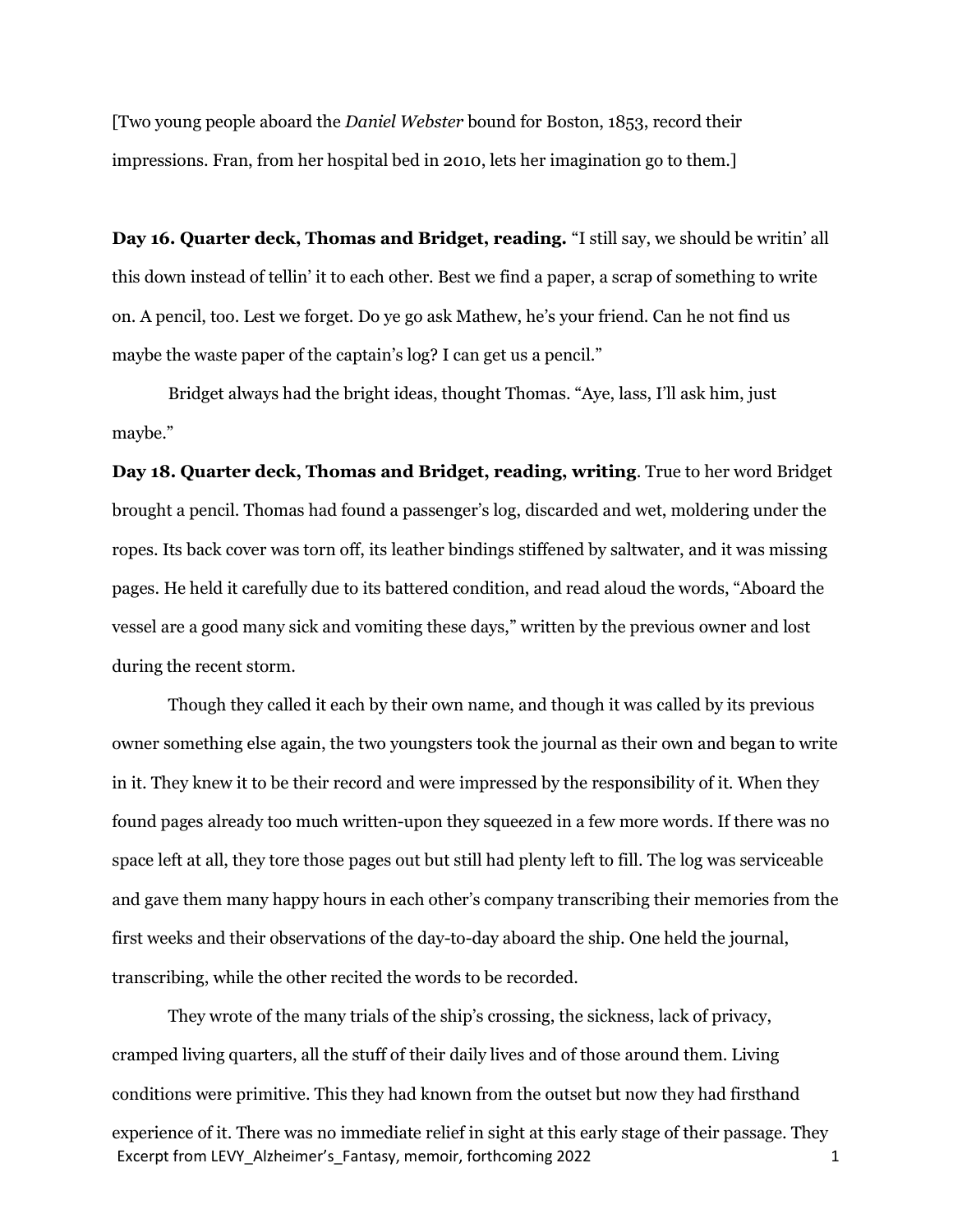had become used to about a foot and a half of width for sleeping in the narrow, closely packed bunks, less when you had to account for someone to pass. "Mere inches," Thomas pointed out, "Should a sleeping man's leg or arm be flopping about in the passageway unbeknownst to its owner there could be serious risk of harm. Do ye add that in, please."

Thomas and Bridget felt lucky all things considered, for skinny as they were, they could slip in and out better than most.

They wrote about the passengers, the things they brought on board. Food provisions. Staples, sacks of potatoes, heavy, big, entirely un-seaworthy. Mementos. There was room for the bare necessities only. Maybe a small heirloom, an engraving or a pewter spoon, treasures despite their small size. Many of the families were led by mothers bringing the family wealth to the New World to join the fathers who had left years ago. Thomas Griffin had no food, no additional clothing and no treasures apart from cobbler's tools and Mam's Bible. She had insisted upon it but he was ready to toss it overboard at the first occasion.

Fran sympathized with the youngsters' lack of possessions but could not get her mind around it to imagine the poverty of things.

Readers, she lived her whole life amassing furniture, china, bargains, and clothing, clothing, clothing. She was a shopper at the old Filene's Basement -- meeting her friend at the "Better Bags Department" (because they called themselves better bags) -- and these were her favorite things, the markings of her solid middle-class aspirations as the wife of a physician. As Boston grew into the city it is today, landmarks like Filene's disappeared; it was the sign of the times taking with it the intimacy of the shared surroundings in which my mother grew up. The loss of things became all too clear one day as I was listening to an interview airing on one of the Thanksgiving Storycorps radio broadcasts; an elderly lady from my mother's neighborhood talked about shopping with all the other "shoppahs" from all the "neighbahoods" of the city. I felt I was hearing my mother speak. I think she only wished she was shopping there again.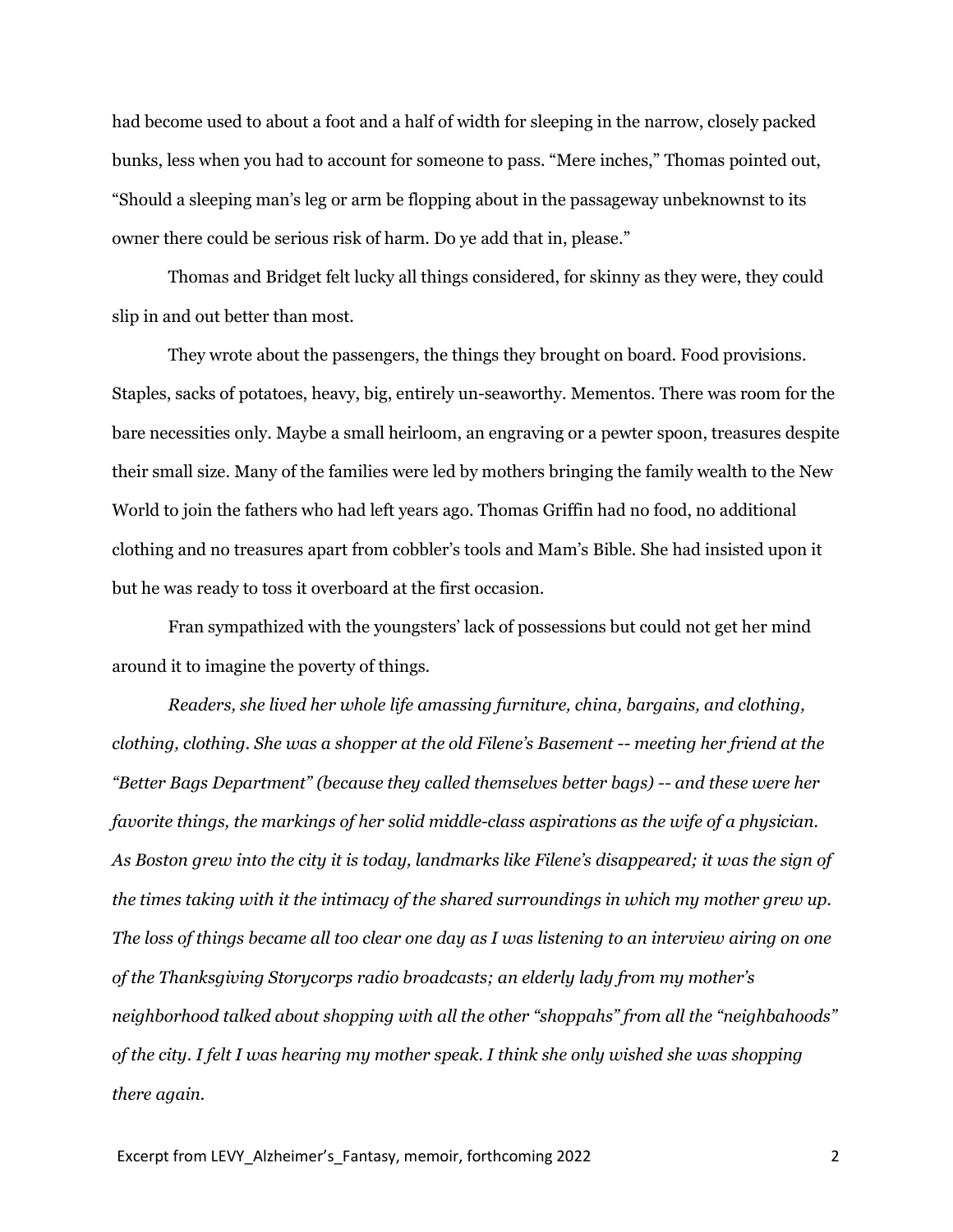They wrote about the passengers fortunate enough to be able to write and the advice they sent home by letter. "Don't bring tea," they put in the journal. "Coffee is much preferable to tea, the water being so bad that it quite renders the tea insipid and tasteless."

But, Thomas thought, of all the things to write home about, who would think to use up an inch of precious paper on coffee…or tea for that matter.

A letter might say, "Most people throw up after eating their first meal on the ship." Or another might understate, "Family and others sick much of the time," by way of illustrating life at sea and the passing of a loved one whose constitution, weakened by poor nutrition and freshly assaulted by seasickness, succumbed within a month. Seasickness was a constant companion. Those who adjusted to the constant rocking and bouncing were the envy of their fellows as they scurried about; they became as sure-footed as the crew. Others, however, spent the entire trip bedridden which in many cases hastened death. Surely the days did pass slowly for those afflicted, struggling to stay hydrated and nourished.

Thomas and Bridget recorded the travails, if only by writing them down might they be lessened somewhat and guide those who might later read their words and take note of the danger. They wrote of the stench of vomit and unemptied chamber pots. And the night noises and body functions of hungry unwashed humans. Steerage rapidly became fetid; with Bridget in tow he tried to escape at all times. Bridget endured the darkness and dampness and stale air with the most discomfiture. The constant jousting about from weather and waves made even standing difficult, and this was so even on the days when the crew congratulated each other on fair weather sailing. Storms—they were a different story. During a storm the crew latched the door to steerage closed. Such a fright! Trapped below for the duration! It was general panic for all but the most robust and resilient. Say goodbye to sleep, it was all about sliding here and there around the cabin in the pitch blackness of close night.

Excerpt from LEVY\_Alzheimer's\_Fantasy, memoir, forthcoming 2022 3 It was taking its toll on all of them, thought Thomas. He was noticing symptoms about Bridget who had confided in him about folk broken out in fevers and bloody stools. He had overheard the crew whispering about illness spreading and was fearful lest they no longer allow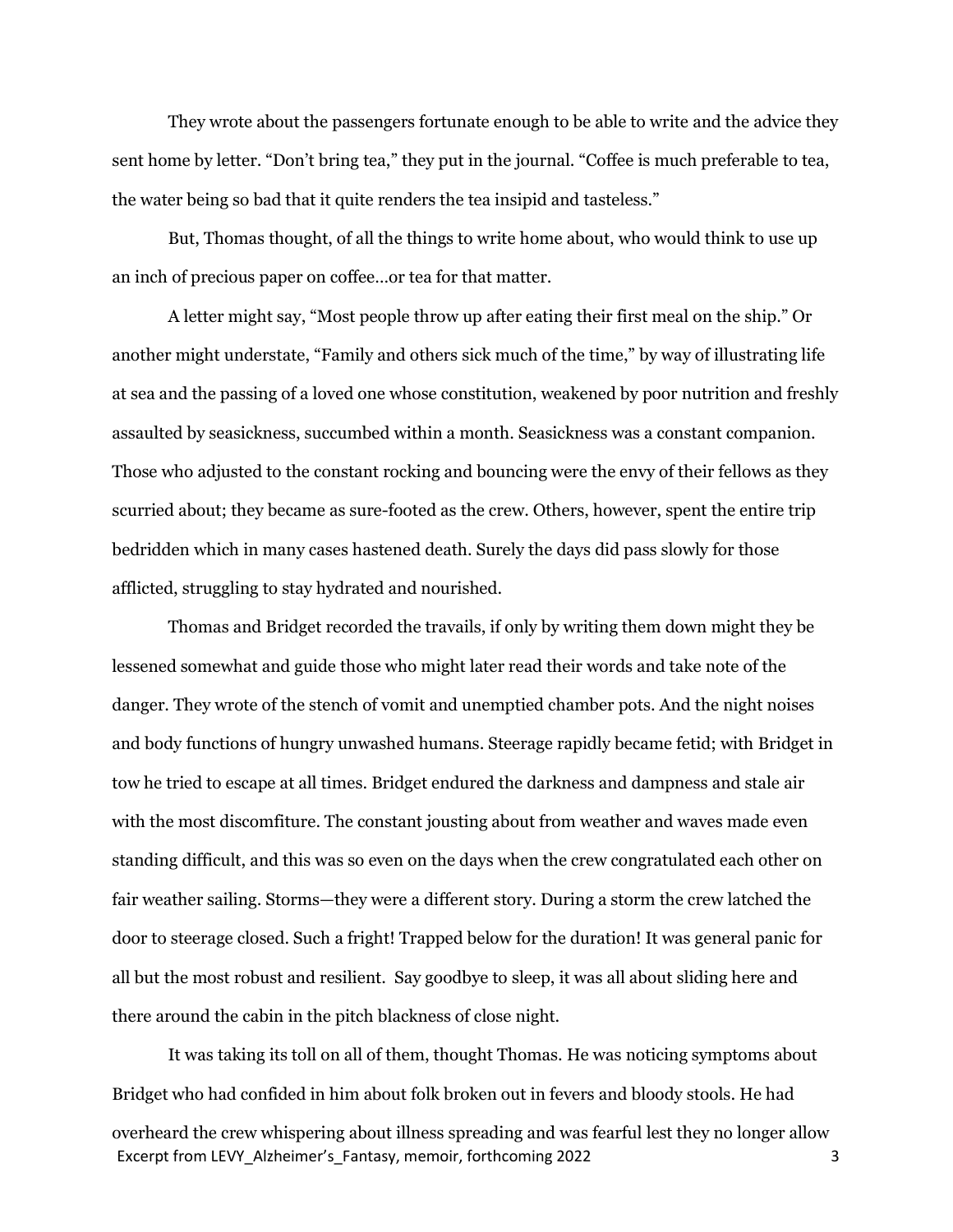him to join them in friendly jest; this would have been a painful circumstance for he had the gift of gab and was fond of passing the time of day with every Tom, Dick and Harry among the crew. Above all, Thomas thought, it was important to thwart any rumors; the Captain must not gain full knowledge of the condition of the passengers lest he order an infectious person to be dropped overboard.

Day 26. Quarter deck, Thomas and Bridget, writing. "Today is October 25, 1853, weather: grey molten clouds, gusty; seas: swollen; temperature: cold as a witch's tit. Oh, sorry," Thomas mumbled, catching himself. "Maybe as ye'd not put that last bit in there," he said. Bridget scribbled furiously.

Thomas and Bridget found themselves up top after the storm. Bridget today was paler than usual. She had set herself the task of writing about more domestic things and was at great pains to get the list right, as if she was running out of time.

He continued, "Saturday night, another storm, it continued the whole of Sunday. First Mate told me that the crew love the violent agitation of the waves in a storm, the heaving of the vessel from side to side. Dangerous, but we made near ten knots, such a wild ride! When there's a blow like that, it's a happy occurrence, the crew say. Makes ye take notice as when the weather turns fair, no such progress can be made. See today, the shifting of the wind to fair has caused our sailing speed to decline. Alas."

Thomas stopped his recitation to consider his friend. He let his voice strengthen, to serve as a buttress against his growing concerns for her. She was listless. In between bouts of coughing which caused all manner of snorts and guttural noises she brought up packets of bloody phlegm that she did her best to hide. Is she hungry, he thought, noting at the same time that she was not much interested in food. By this the third week Thomas saw that Bridget was thinner. He could not help but look away.

"We commence our fourth week this day at sea, and have a tolerable knowledge of the kinds of food provisions that are most needful for a voyage to America: first and foremost,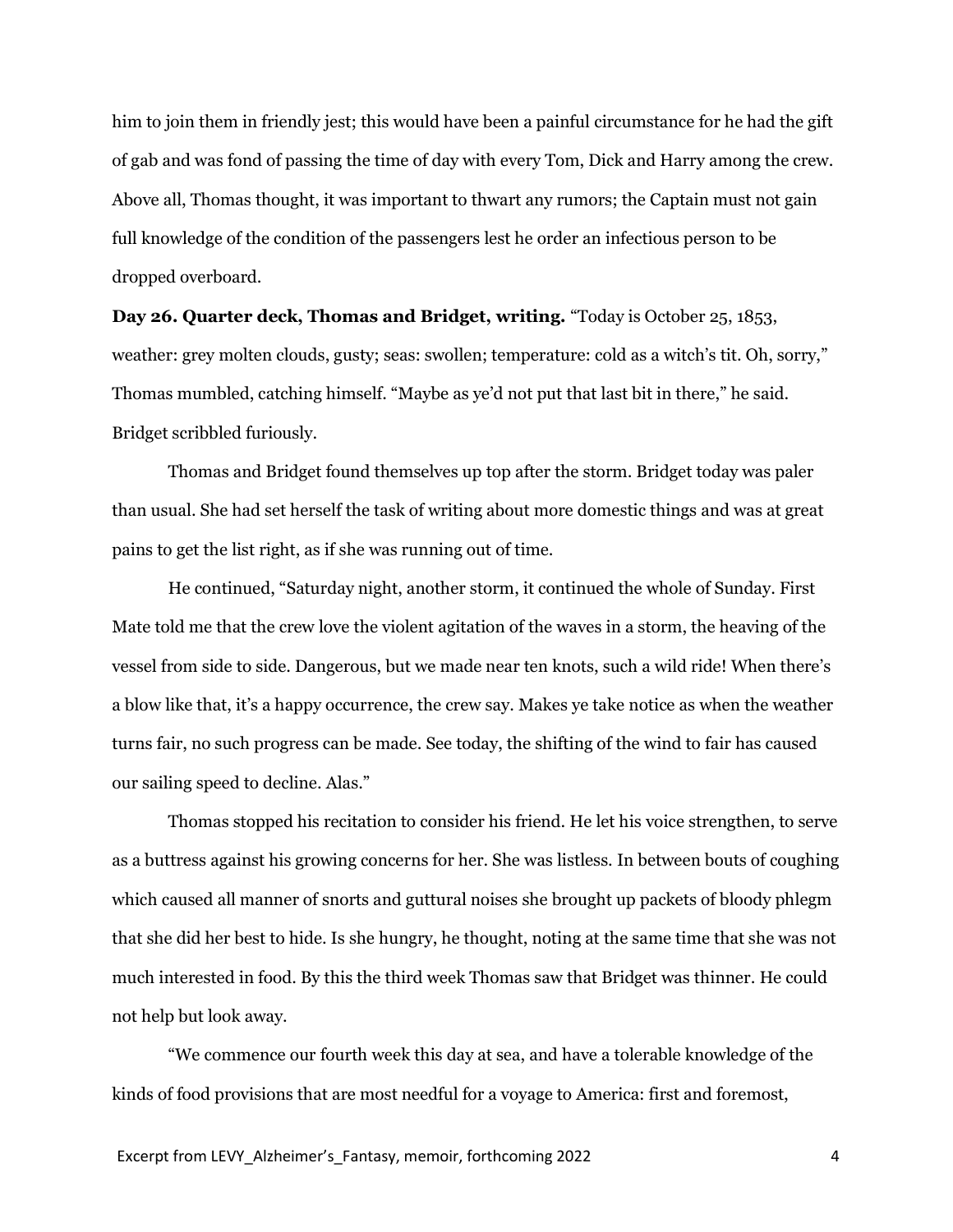oatmeal. Grits of oatmeal and barley are popular, molasses too, because these don't pour so easily and are not easily wasted." Bridget wanted to get it right.

Thomas joined in the listing of important provisions, "Potatoes -- they are of the greatest value, and this not because I am an Irishman," he said. "They're filling, don't rot easily, there's nothing more valuable although care must be taken to lug them on board. Heavy, indeed, those sacks. What wouldn't I give for a roast potato with a little buttermilk at this very moment."

Bridget chewed the pencil and directed her glance at Thomas. "How thirsty we are at sea, Thomas! I do dream of the day when my parched throat and I are clear of the ship and free to drink fresh clean water in great quantities. My berth neighbors, they drink port wine but I do not care for it. They say good port, in moderation, is very reviving on the sea; spirits, however (and don't go tellin' that to the crew!), not so useful. (Shall I add that?) Bottled ale, they say 'tis good for drink but for the temperate amongst us cider mixed with water is best. It slakes the constant thirst and offers a better and cooler drink for what ails the stomach too.

"As to staples, flour is essential but watch out for weevils! Flour gives us cakes and breads and pancakes. Just the thing for a weak constitution. Eggs are used much; when well grazed, or put in salt pickle for six hours, and well packed, eggs keep fresh a considerable time." Turning to Thomas she confided, "This I learned from my berth neighbor, Mistress Addams, whose vast experience I credit. She tells me that for spices, pepper and ginger are in most use." Bridget looked up to make the point, then bent back to her work.

"Hey there, Chief Note Lady, slow down!" said Thomas. "You are supposed to be writing and talking to me, that's the fun of it. There's plenty of time." He nudged her arm in a friendly way so that she could see he was teasing.

"Say, Bridget, will there ever be a soul to take notice of what we're learnin' here?"

Excerpt from LEVY\_Alzheimer's Fantasy, memoir, forthcoming 2022 5 Bridget ignored him and continued to scribble furiously, not to be distracted from her observations and hoping that writing about food would bring on the appetite for it. "Salt, or hung beef, pork, bacon or hams, all are excellent; veal when salted, and afterwards watered, can be boiled with beef or bacon to make a hearty soup -- very desirable. I have seen a family bring a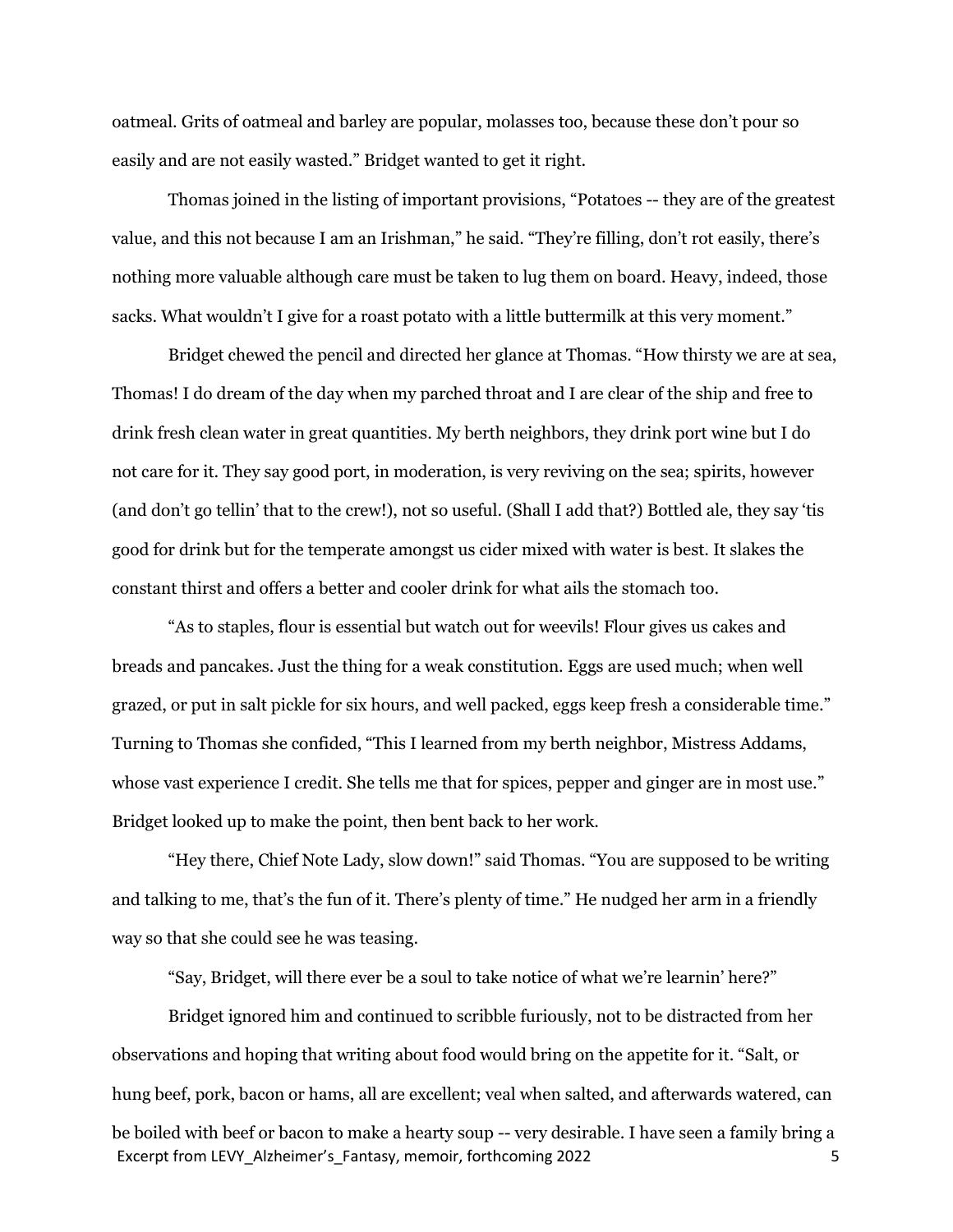quantity of pickled fowl, which when they watered it down and boiled it became a delicious meal. Pickled cabbage is useful, too, any pickled item in fact, for a pickled diet serves best whilst sickness prevails."

 She continued, "Biscuit! The diet of seamen. To consume it we passengers must needs pour boiling water over it, let it steep, then toast it before the fire. Buttered, it goes down as pleasantly as loaf bread, I have tasted it myself. Otherwise it is rock solid and capable of cracking a tooth. Oat bread baked in the galley oven answers well with our tea or coffee. Cheese, 'tis needful for the food list as well as split peas for soup and lastly, vinegar, butter, and potted herrings."

Bridget took a break from the list. Not for long. She re-commenced with food preparation and the instructions for it.

"To preserve new milk for a voyage, take several small jars, clean them well. Pour the milk within, and after corking them closed, put the jars into a large pot of water, and boil the lot over a good fire. When done, pack the jars in a hamper, or in some other place as dry as you can find. You will see that the milk keeps sweet the whole of the passage and is entirely suitable for milky tea or drinkin' plain."

Turning to Thomas she said, "This recipe was tried by a man of truth, who travelled last season to Philadelphia. Mistress Addams told me she heard he drank the milk upon his arrival and wrote home that it had not soured, in fact, it was as sweet as the day the cow gave it up. Now your turn, Thomas. What's your favorite? Then talk about the dishware."

"There is a meal much eaten round about, called 'beggar's dish,'" said Thomas. "Peeled potatoes and either beef or bacon cut in thin slices, the whole of it mixed throughout. A most satisfying meal. When seasoned with pepper, the stew is much esteemed."

Excerpt from LEVY\_Alzheimer's Fantasy, memoir, forthcoming 2022 6 Thomas tried to recall what he had heard by way of the housewives below-decks. "Delft ware, ye well know that blue and white pottery from Holland? 'Tis not suitable for common use on a voyage, say the good women. Tin porringers, they recommend, for soup or stew, or wooden cups and trenchers, those will break less than any other type. The best housewares at sea what